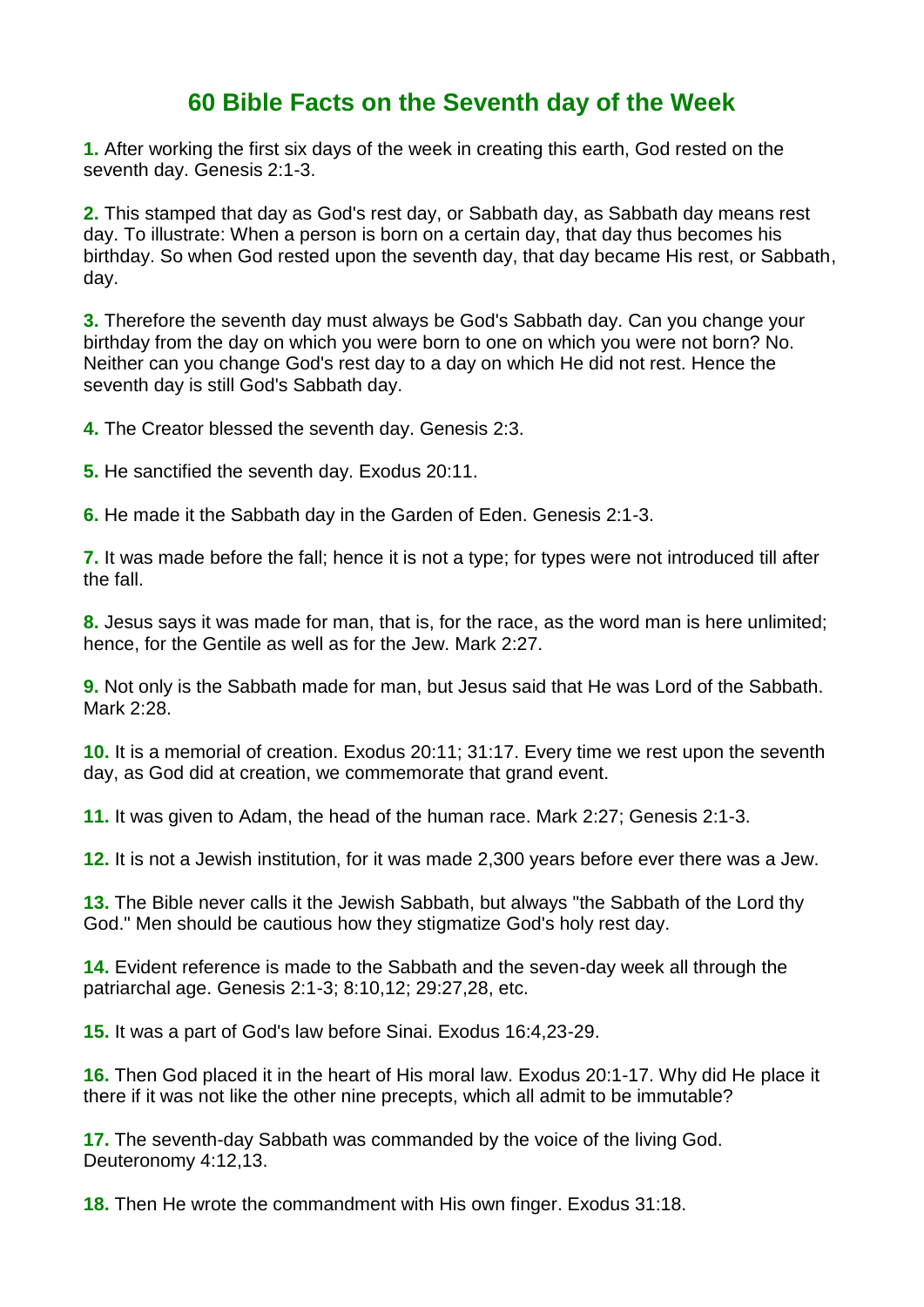**19.** He engraved it in the enduring stone, indicating its imperishable nature. Deuteronomy 5:22.

**20.** It was sacredly preserved in the ark in the holy of holies. Deuteronomy 10:1-5.

**21.** God forbade work upon the Sabbath, even in the most hurrying times. Exodus 34:21.

**22.** God destroyed the Israelites in the wilderness because they profaned the Sabbath. Ezekiel 20:12,13.

**23.** It is the sign of the true God, by which we are to know Him from the false gods. Ezekiel 20:20.

**24.** God promised that Jerusalem should stand forever if the Jews would keep the Sabbath. Jeremiah 17:24,25.

**25.** He sent them into the Babylonish captivity for breaking it. Nehemiah 13:18.

**26.** He destroyed Jerusalem for its violation. Jeremiah 17:27.

**27.** God has pronounced a special blessing on all the Gentiles who will keep it. Isaiah 56:6,7.

**28.** This is in the prophecy which refers wholly to the Christian dispensation. See Isaiah 56.

**29.** God has promised to bless all who keep the Sabbath. Isaiah 56:2.

**30.** The Lord requires us to call it "honourable." Isaiah 58:13 Beware, you who take delight in calling it the "old Jewish Sabbath," "a yoke of bondage," etc.

**31.** After the holy Sabbath has been trodden down "many generations," it is to be restored in the last days. Isaiah 58:12,13.

**32.** All the holy prophets kept the seventh day.

**33.** When the Son of God came, He kept the seventh day all His life. Luke 4:16; John 15:10. Thus He followed His Father's example at creation. Shall we not be safe in following the example of both the Father and the Son?

**34.** The seventh day is the Lord's day. See Revelation 1:10; Mark 2:28; Isaiah 58:13; Exodus 20:10.

**35.** Jesus was Lord of the Sabbath (Mark 2:28), that is, to love and protect it, as the husband is the lord of the wife, to love and cherish her. 1 Peter 3:6.

**36.** He vindicated the Sabbath as a merciful institution designed for man's good. Mark 2:23- 28.

**37.** Instead of abolishing the Sabbath, He carefully taught how it should be observed. Matthew 12:1-13.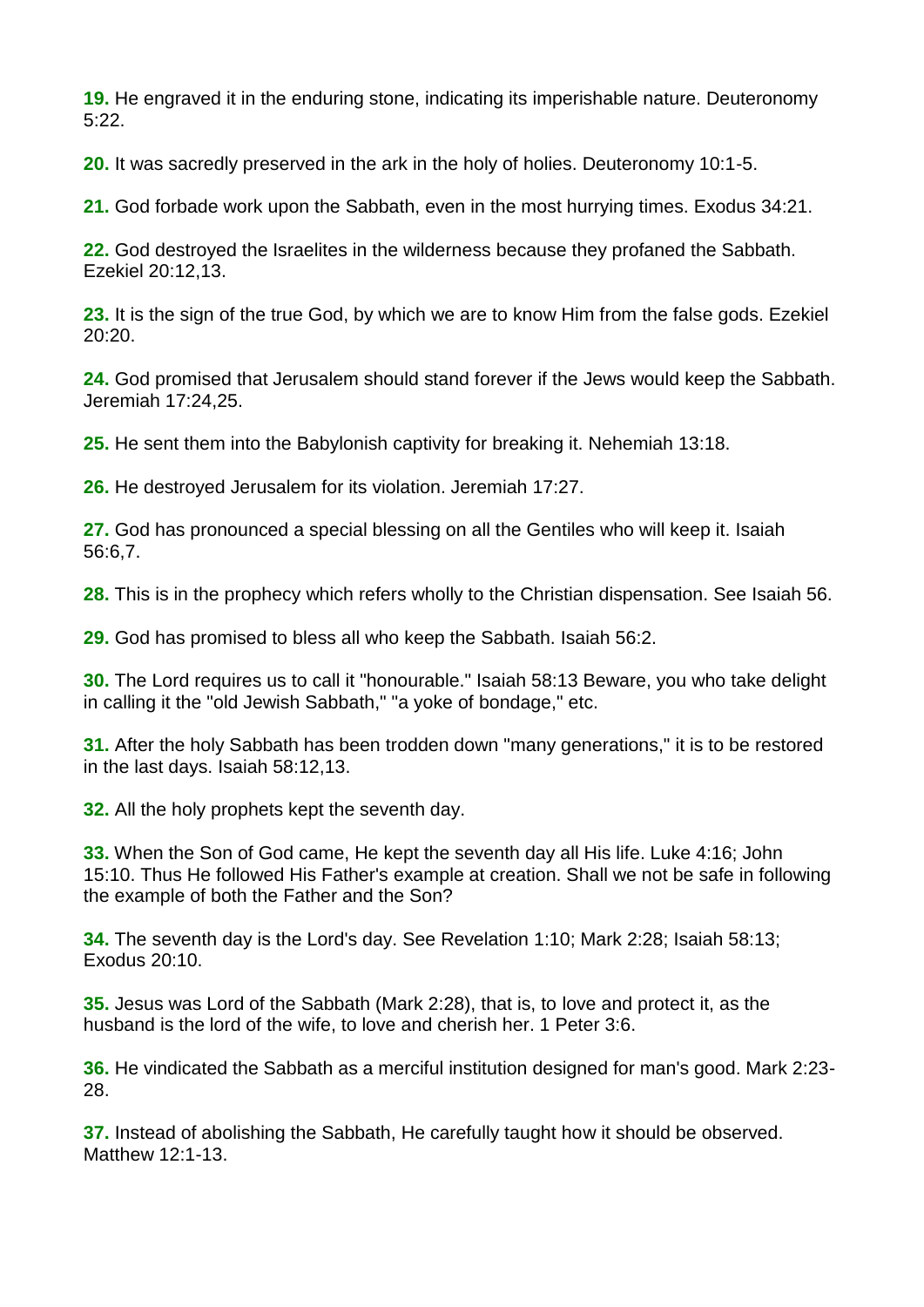**38.** He taught His disciples that they should do nothing upon the Sabbath day but what was "lawful." Matthew 12:12.

**39.** He instructed His apostles that the Sabbath should be prayerfully regarded forty years after His resurrection. Matthew 24:20.

**40.** The pious women who had been with Jesus carefully kept the seventh day after His death. Luke 23:56.

**41.** Thirty years after Christ's resurrection, the Holy Spirit expressly calls it "the sabbath day." Acts 13:14.

**42.** Paul, the apostle to the Gentiles, called it the "sabbath day" in A.D. 45. Acts 13:27. Did not Paul know? Or shall we believe modern teachers, who affirm that it ceased to be the Sabbath at the resurrection of Christ?

**43.** Luke, the inspired Christian historian, writing as late as A.D. 62, calls it the "sabbath day." Acts 13:44.

**44.** The Gentile converts called it the Sabbath. Acts 13:42.

**45.** In the great Christian council, A.D. 49, in the presence of the apostles and thousands of disciples, James calls it the "sabbath day." Acts 15:21.

**46.** It was customary to hold prayer meetings upon that day. Acts 16:13.

**47.** Paul read the Scriptures in public meetings on that day. Acts 17:2,3.

**48.** It was his custom to preach upon that day. Acts 17:2,3.

**49.** The Book of Acts alone gives a record of his holding eighty-four meetings upon that day. See Acts 13:14,44; 16:13; 17:2; 18:4,11.

**50.** There was never any dispute between the Christians and the Jews about the Sabbath day. This is proof that the Christians still observed the same day that the Jews did.

**51.** In all their accusations against Paul, they never charged him with disregarding the Sabbath day. Why did they not, if he did not keep it?

**52.** But Paul himself expressly declared that he had kept the law. "Neither against the law of the Jews, neither against the temple, nor yet against Caesar, have I offended any thing at all." Acts 25:8. How could this be true if he had not kept the Sabbath?

**53.** The Sabbath is mentioned in the New Testament fifty-nine times, and always with respect, bearing the same title it had in the Old Testament, "the sabbath day."

**54.** Not a word is said anywhere in the New Testament about the Sabbath's being abolished, done away, changed, or anything of the kind.

**55.** God has never given permission to any man to work upon it. Reader, by what authority do you use the seventh day for common labor?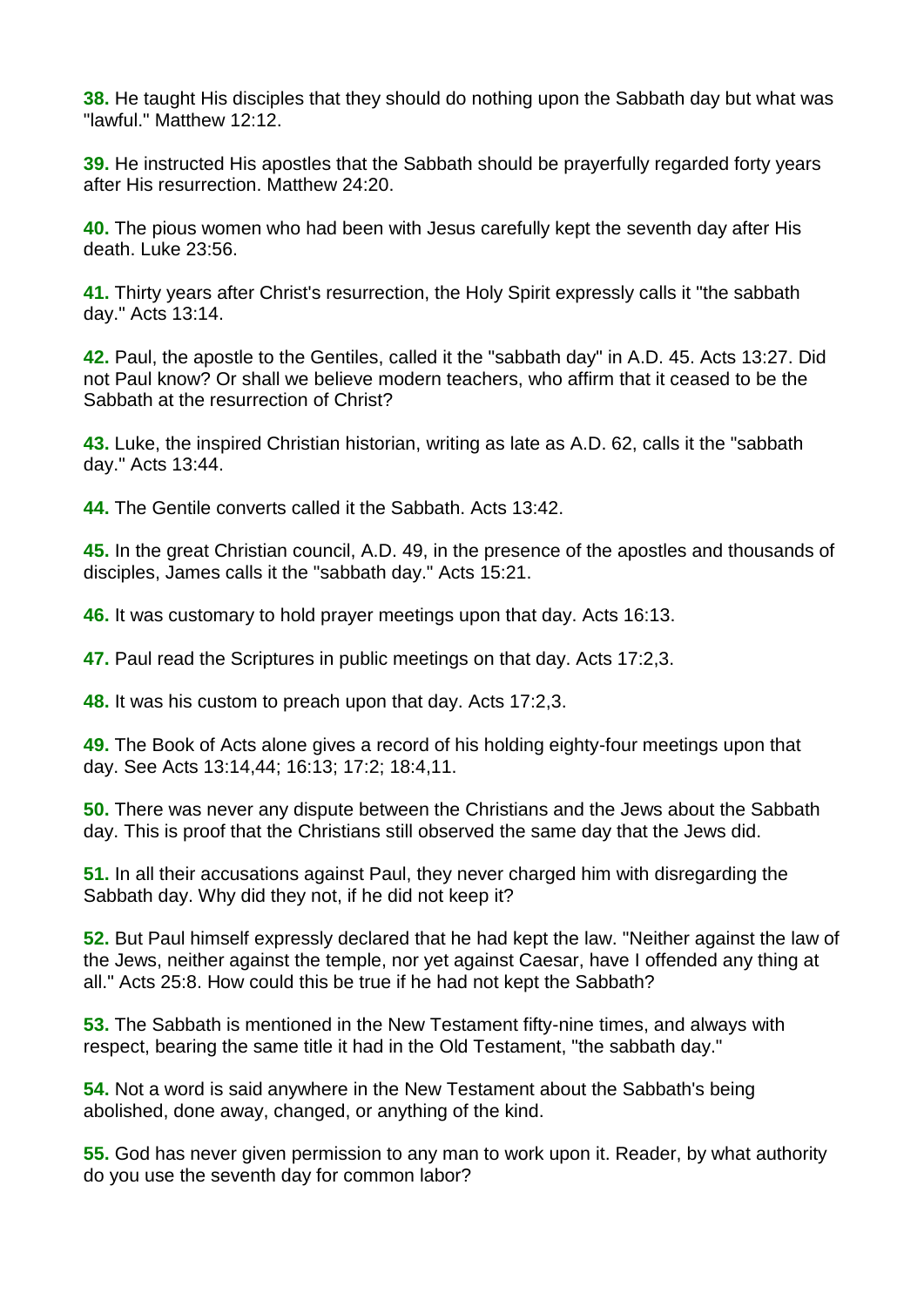**56.** No Christian of the New Testament, either before or after the resurrection, ever did ordinary work upon the seventh day. Find one case of the kind, and we will yield the question. Why should modern Christians do differently from Bible Christians?

**57.** There is no record that God has ever removed His blessing or sanctification from the seventh day?

**58.** As the Sabbath was kept in Eden before the fall, so it will be observed eternally in the new earth after the restitution. Isaiah 66:22,23.

**59.** The seventh-day Sabbath was an important part of the law of God, as it came from His own mouth, and was written by His own finger upon stone at Sinai. See Exodus 20. When Jesus began His work, He expressly declared that He had not come to destroy the law. "Think not that I am come to destroy the law, or the prophets." Matthew 5:17.

**60.** Jesus severely condemned the Pharisees as hypocrites for pretending to love God, while at the same time they made void one of the Ten Commandments by their tradition. The keeping of Sunday is only a tradition of men.

## **40 Bible Facts on the First Day of the Week**

**1.** The very first thing recorded in the Bible is work done on Sunday, the first day of the week. Genesis 1:1-5. This was done by the Creator Himself. If God made the earth on Sunday, can it be wicked for us to work on Sunday?

**2.** God commands men to work upon the first day of the week. Exodus 20:8-11. Is it wrong to obey God?

**3.** None of the patriarchs kept it.

**4.** None of the holy prophets ever kept it.

**5.** By the express command of God, His holy people used the first day of the week as a common working day for 4,000 years, at least.

**6.** God Himself calls it a "working" day. Ezekiel 46:1.

- **7.** God did not rest upon it.
- **8.** He never blessed it.
- **9.** Christ did not rest upon it.

**10.** Jesus was a carpenter (Mark 6:3), and worked at His trade until He was thirty years old. He kept the Sabbath and worked six days in the week, as all admit. Hence, He did many a hard day's work on Sunday.

**11.** The apostles worked upon it during the same time.

**12.** The apostles never rested upon it.

**13.** Christ never blessed it.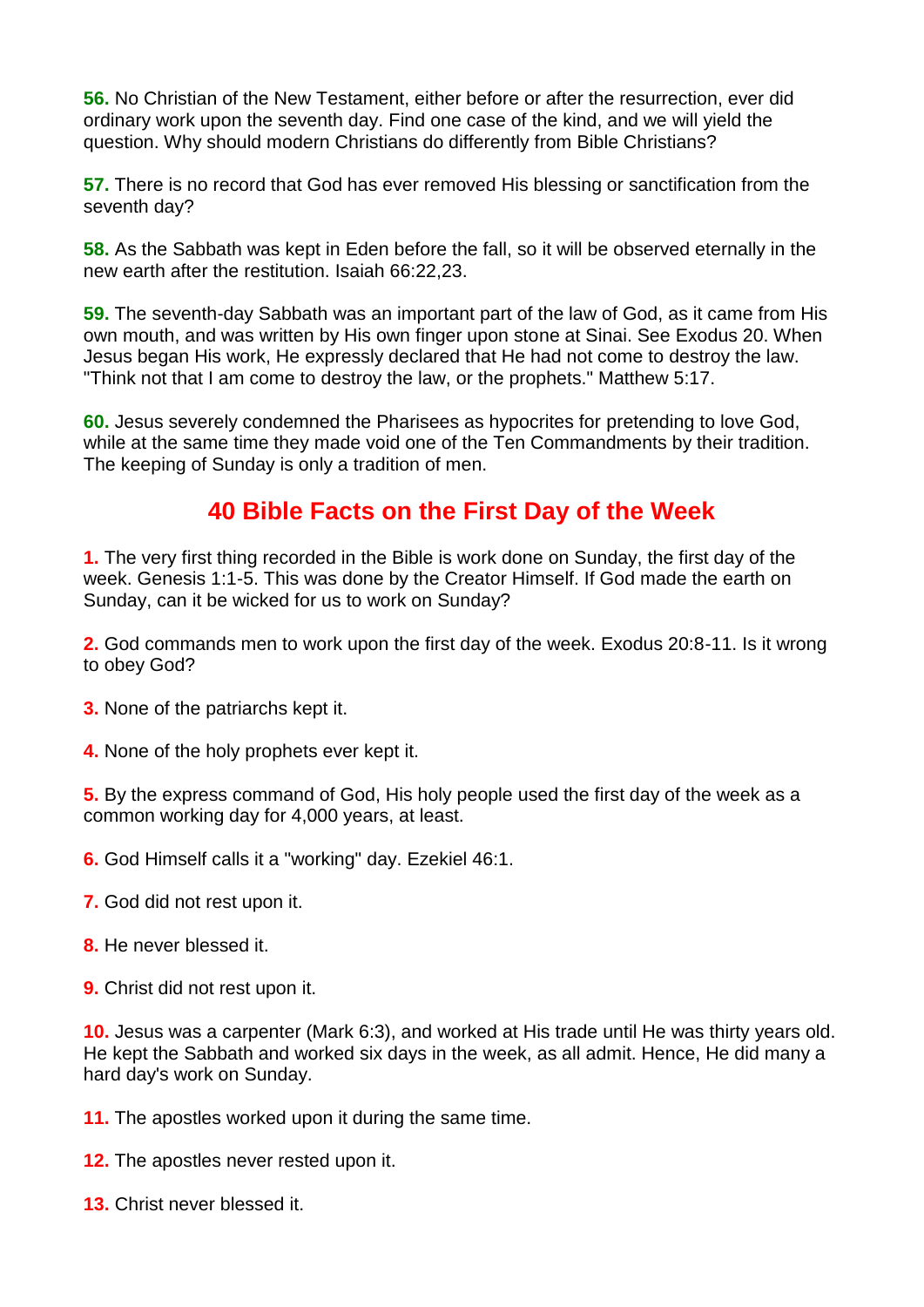**14.** It has never been blessed by any divine authority.

**15.** It has never been sanctified.

**16.** No law was ever given to enforce the keeping of it, hence it is no transgression to work upon it. "Where no law is, there is no transgression." Romans 4:15. See also 1 John 3:4.

**17.** The New Testament nowhere forbids work to be done on it.

**18.** No penalty is provided for its violation.

**19.** No blessing is promised for its observance.

**20.** No regulation is given as to how it ought to be observed. Would this be so if the Lord wished us to keep it?

**21.** It is never called the Christian Sabbath.

**22.** It is never called the Sabbath day at all.

**23.** It is never called the Lord's day.

**24.** It is never called even a rest day.

**25.** No sacred title whatever is applied to it. Then why should we call it holy?

**26.** It is simply called "first day of the week."

**27.** Jesus never mentioned it in any way, never took its name upon His lips, so far as the record shows.

**28.** The word Sunday never occurs in the Bible at all.

**29.** Neither God, Christ, nor inspired men ever said one word in favor of Sunday as a holy day.

**30.** The first day of the week is mentioned only eight times in all the New Testament. Matthew 28:1; Mark 16:2,9; Luke 24:1; John 20:1,19; Acts 20:7; 1 Corinthians 16:2.

**31.** Six of these texts refer to the same first day of the week.

**32.** Paul directed the saints to look over their secular affairs on that day. 1 Corinthians 16:2.

**33.** In all the New Testament we have a record of only one religious meeting held upon that day, and even this was a night meeting. Acts 20:5-12.

**34.** There is not an implication that they ever held a meeting upon it before or after that.

**35.** It was not their custom to meet on that day.

**36.** There was no requirement to break bread on that day.